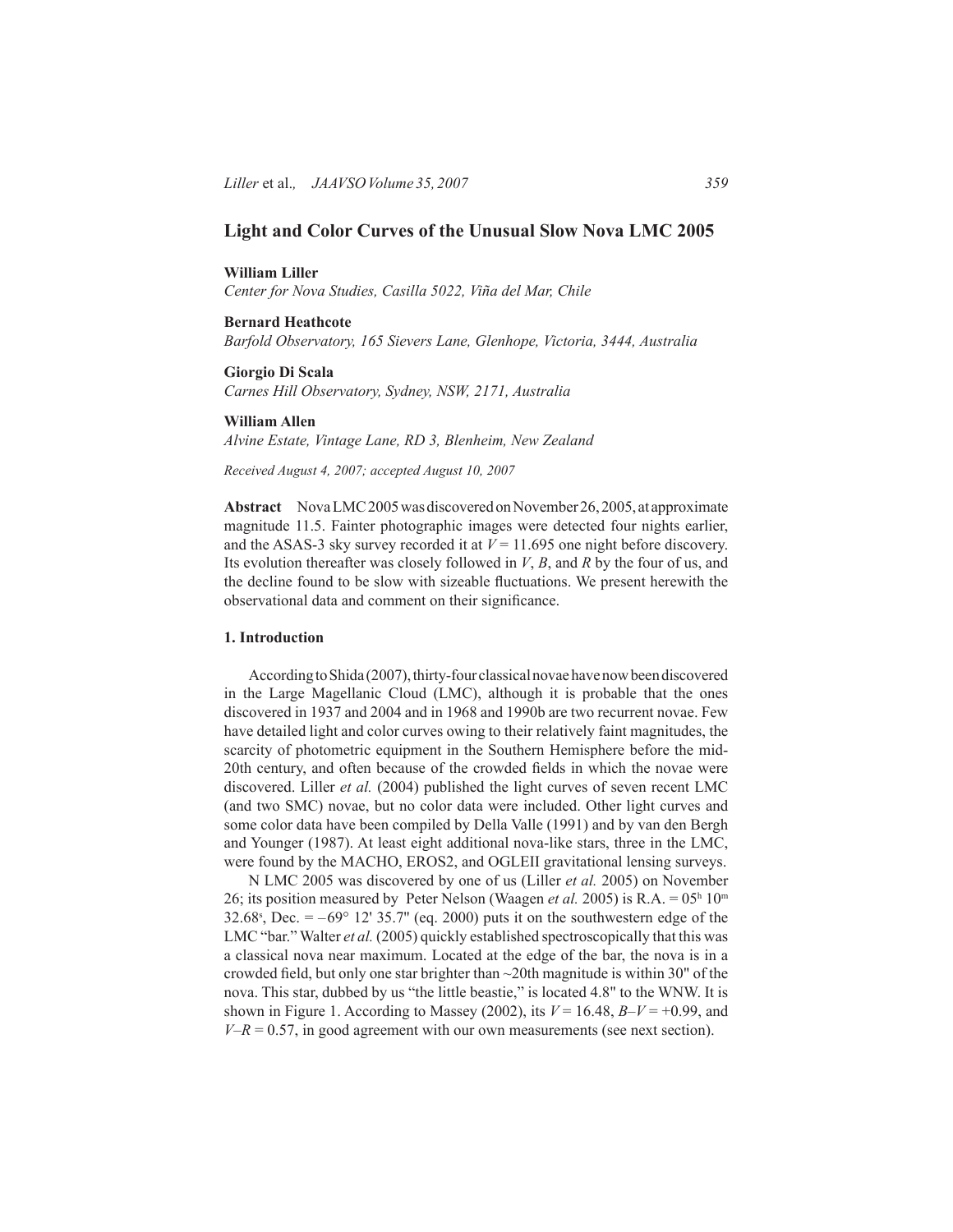Because at the time of discovery the nova was well-placed in the morning sky to permit photometric monitoring over an extended time period, the four of us decided to make a concerted effort to follow its decline in detail.

### **2. The magnitudes and colors**

All the magnitudes and colors presented here were made with CCDs. One of us (Di Scala) used Landolt standard stars chosen at approximately the same altitude as, and with colors similar to, the nova. The rest of us relied on previously measured colors and magnitudes of stars found in the same CCD field, thereby assuring that the extinction corrections would be similar for all stars. Morel (2005) provided a convenient map of the region with pertinent stellar data tabulated. The calculated differential extinction values never exceeded a few hundredths of a magnitude and were applied as appropriate.

Some of our measurements have appeared in AAVSO reports; all our data can be found in the recently established AAVSO public dataset site: ftp://ftp.aavso. org/public/datasets/jlillw352.txt.

As for the nearby "little beastie," in early February after the nova had faded considerably, we measured its magnitude and color to be  $V = 16.67$ ,  $B-V = +1.03$ ,  $V-R = +0.62 \ (\pm 0.02)$ . This star was often included in the CCD aperture used to isolate the nova, and when it was, its contribution to the total light was subtracted. The light and color curves of the nova appear in Figure 2 and the full CCD data listing is given in Table 1.

## **3. Discussion**

Faint images of N LMC 2005 with an estimated *V* magnitude of  $12.8 \pm 0.2$ were found on a pair of photographs taken on November 22, four nights before the discovery photographs. Also, in an e-mail message, Morel (2005) reported to us that he found one observation of the nova in the ASAS-3 database, as follows: JD 2453699.67545 = Nov. 25.175 UT,  $V = 11.695$ . The estimated *V* magnitude of the nova at time of discovery, Nov. 26.16 UT, was 11.5, indicating that the peak brightness came very close, perhaps  $\pm 0.5$  day, to this date.

The small, positive values of *B–V* and *V–R*, especially during the early stages of the development, strongly suggest that the nova was, at most, only slightly reddened. Further support for this conclusion results from noting that thirteen days after peak brightness, the smoothed *V* magnitude was  $12.5 \pm 0.2$ , in good agreement with the average found for thirteen generally unreddened LMC novae, namely  $12.58 \pm 0.16$ (Liller and Shida 2005).

Our CCD monitoring was begun immediately after the discovery. The falloff in brightness was anything but steady, and we can only estimate approximately the time the nova took to fade by 2 and by 3 magnitudes, namely 63 days and 94 days, respectively. These rates of decline correspond to a "moderately fast" nova,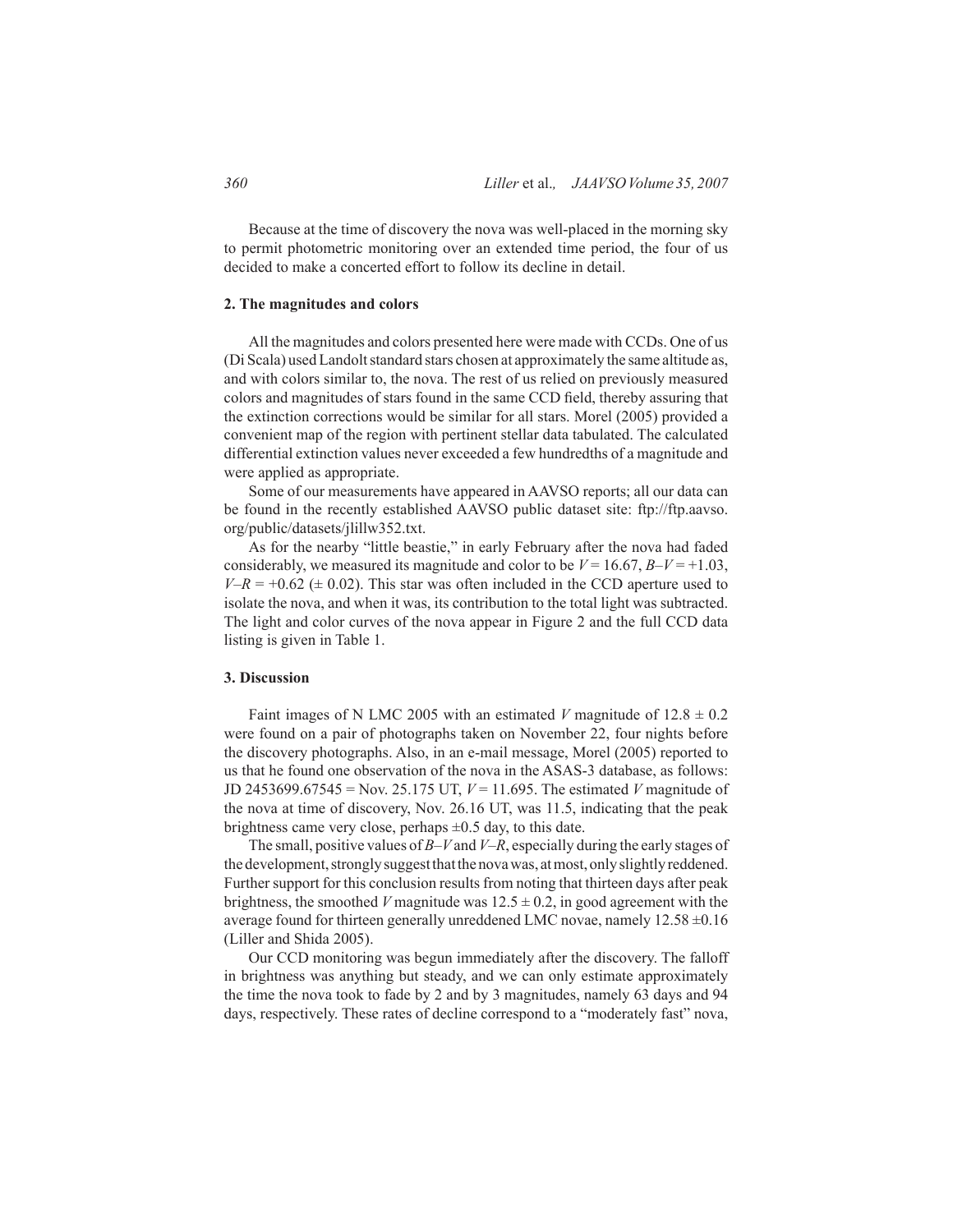according to the classification of Payne-Gaposchkin (1964), but among the novae of the Magellanic Clouds only two of the forty-three known novae are slower, N SMC 1927 and N LMC 1949 (see Liller and Shida 2004). Whether or not a similar irregular falloff in brightness occurred in these two novae is impossible to know since the coverage was rather spotty and the magnitudes uncertain (Henize *et al.* 1954).

Quasi-periodic fluctuations in brightness are not uncommon in slow novae (Warner 1996), but large amplitude variations commencing almost immediately after maximum are rare. N LMC 2005 does not fit conveniently into the scheme of light curves described by Duerbeck (1981), but bears several close similarities to the recent Nova Scorpii 2004 #1 (Schwarz *et al.* 2007): the slow rise to maximum, a few irregularities shortly after maximum, and a moderately slow decline (a  $t<sub>2</sub>$ time of 20 days for Nova Sco 2004 #1).

Because the *B–V* color of N LMC 2005 changed little while the light fluctuations were going on it suggests that these variations must have been caused by irregular in-fall of material from the companion star and not by changing dust absorption which would have produced reddening. This conclusion is supported by the rough inverse correspondence to the light curve of the  $V-R$  color curve where the H- $\alpha$ emission dominates.

As to what caused the abrupt levelling off of the light curve some 125 days after maximum, note that the final sudden drop in *V* is accompanied by the *V–R* color becoming redder and the *B–V* color turning bluer, meaning that *B–R* changed little as *V* faded. It would seem then that in the *V* band, the expected falloff in continuum brightness was almost exactly compensated by the anticipated increase in strength of the nebular spectrum, especially the strong doubly ionized oxygen lines bracketing 500 nm. Since the Balmer emission lines of hydrogen dominate both the *B* and *R* bands, the *B–R* color remained effectively unchanged as the emission lines increased in strength. Partial confirmation of these conclusions comes from a welltimed spectrogram taken by Fred Walter on JD 2453835 = April 9 (Walter 2006).

A few *V* magnitude data points show abrupt changes over short time intervals. We are unable to say with certainty that these are real and not due to an instrumental problem or unusual weather condition, but in the interest of full disclosure (and honesty), we have included these points in both Table 1 and Figure 2.

### **References**

Della Valle, M. 1991, *Astron. Astrophys.*, **252**, L9.

- Duerbeck, H. W. 1981, *Publ. Astron. Soc. Pacific*, **93**, 165.
- Henize, K. G., Hoffleit, D., and McKibben Nail, V. 1954, *Proc. Natl. Acad. Sci. U.S.A.*, **40**, 365.
- Liller, W., Allen, B., and Pearce, A. 2005, *IAU Circ.*, No. 8635.
- Liller, W., and Shida, R. Y. 2004, *Variable Stars in the Local Group*, ed. D. W. Kurtz and K. R. Pollard, ASP Conf. Series, **310**, 530.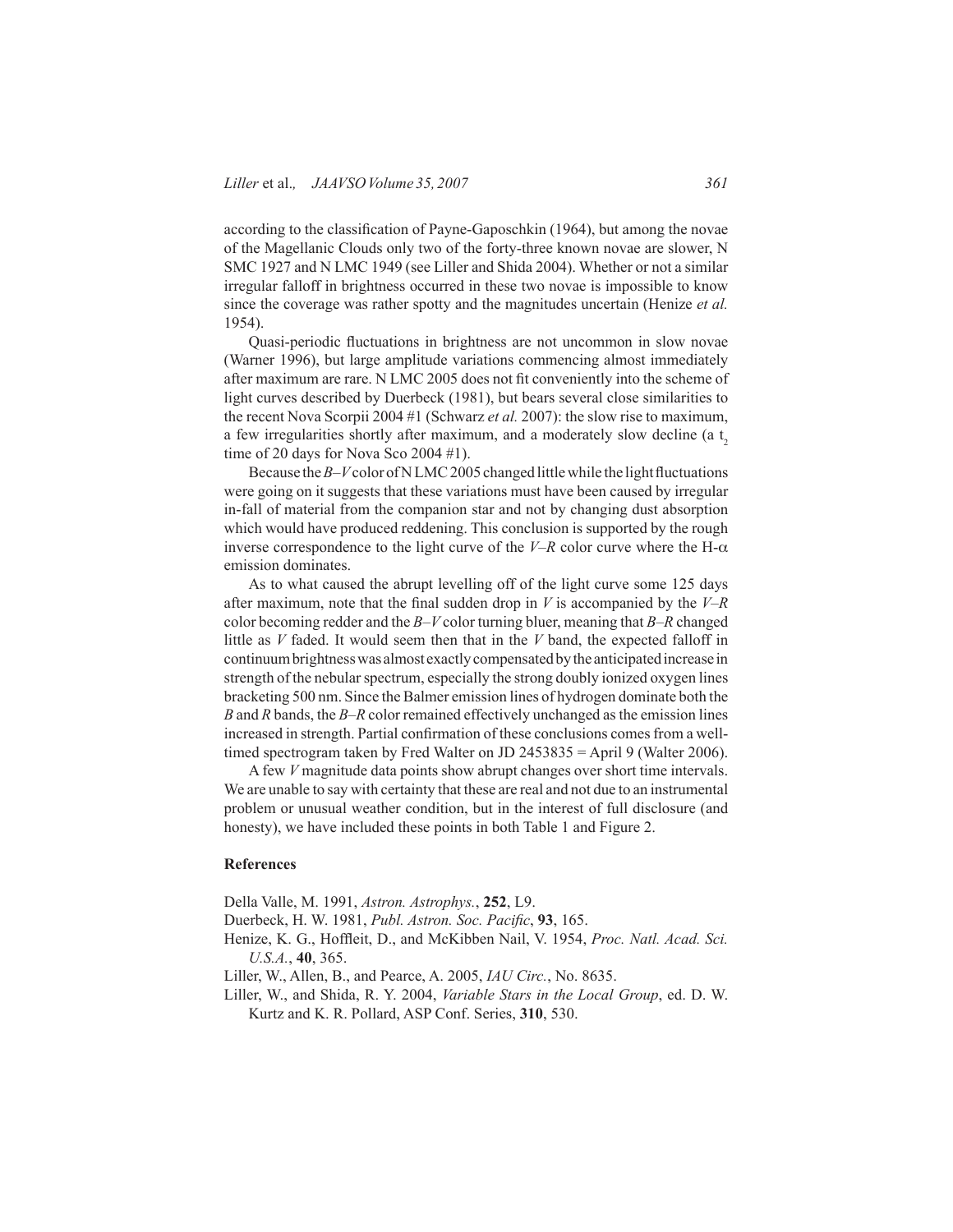Liller, W., and Shida, R. Y. 2005, *J. Amer. Assoc. Var. Star Obs.*, **33**, 207.

- Liller, W., Shida, R. Y., and Jones, A. F. 2004, *Inf. Bull. Var. Stars*, No. 5582.
- Massey, P. 2002, *Astrophys. J., Suppl. Ser.*, **141**, 81.

Morel, M. 2005, private communication.

Payne-Gaposchkin, C. 1964, *The Galactic Novae*, Dover, New York.

Schwarz, G. J., *et al.* 2007, in preparation.

Shida, R. Y. 2007, http://rshida.astrodatabase.net/astronomy magellanicnovaeindex. php.

van den Bergh, S., and Younger, P. F. 1987, *Astron. Astrophys., Suppl. Ser.*, **70**, 125. Waagen, E. O., Allen, B., and Nelson, P. 2005, *IAU Circ.*, No. 8636.

Walter, F. M. 2006, http://sbast3.ess.sunysb.edu/fwalter/ SMARTS/NLMC2005/ nlmc2005.html.

Walter, F. M., Pasten, A., Bond, H. E., and Liller, W. 2005, *IAU Circ.*, No. 8635. Warner, B. 1996, *Cataclysmic Variable Stars*, Cambridge U. Press, Cambridge.

Table 1. CCD observations of Nova LMC 2005.

| JD           |   |       |                   | $J\!D$       |   |       |       | JD                 |         |                   |       |
|--------------|---|-------|-------------------|--------------|---|-------|-------|--------------------|---------|-------------------|-------|
| $-2453000$   | V | $B-V$ | $V-R$             | $-2453000$   | V | $B-V$ | $V-R$ | $-2453000$         | $V_{-}$ | $B-V$             | $V-R$ |
| 701.90 12.84 |   |       |                   | 729.96 13.39 |   |       |       | 758.91 13.35       |         |                   |       |
| 702.89 12.93 |   |       |                   | 730.03 13.80 |   | 0.08  | 0.82  | 761.00 14.55       |         | 0.07 0.99         |       |
| 703.92 13.19 |   |       |                   | 730.89 13.74 |   |       |       | 761.94 14.01       |         |                   |       |
| 705.92 12.73 |   |       |                   | 732.13 13.50 |   | 0.12  | 0.65  | 762.00 14.34       |         | $0.00 \quad 0.73$ |       |
| 708.20 12.56 |   |       |                   | 735.02 14.09 |   | 0.17  | 0.72  | 762.95 13.79       |         |                   |       |
| 708.57 12.43 |   |       |                   | 735.16 14.05 |   |       |       | 763.05 14.15       |         | 0.12 0.71         |       |
| 709.05 12.56 |   | 0.20  | 0.37              | 735.96 13.54 |   | 0.15  | 0.56  | 763.88 14.03       |         |                   |       |
| 709.56 12.29 |   |       |                   | 735.98 13.47 |   |       |       | 764.01 14.23       |         | 0.04              | 0.72  |
| 710.57 12.18 |   |       |                   | 737.90 13.28 |   |       |       | 764.06 14.16       |         | 0.09              | 0.70  |
| 711.59 12.44 |   |       |                   | 738.00 13.36 |   |       |       | 764.87 13.87       |         |                   |       |
| 712.21 12.61 |   |       | 0.39              | 743.10 13.70 |   | 0.19  | 0.55  | 765.02 14.19       |         | 0.12              | 0.59  |
| 712.57 12.73 |   |       |                   | 744.10 12.99 |   | 0.24  | 0.36  | 765.95 14.61       |         | 0.08              | 0.81  |
| 713.62 12.65 |   |       |                   | 745.05 12.86 |   | 0.17  | 0.41  | 765.98 14.36       |         |                   |       |
| 714.01 12.61 |   |       | $0.22 \quad 0.44$ | 745.98 12.60 |   | 0.22  | 0.41  | 767.98 14.93       |         | $0.00 -$          | 0.94  |
| 714.10 12.54 |   |       |                   | 747.10 12.95 |   |       |       | 770.89 14.37       |         |                   |       |
| 719.02 12.69 |   |       | 0.51              | 749.91 12.59 |   |       |       | 772.95 13.54       |         | 0.14              | 0.44  |
| 722.03 12.63 |   | 0.20  | 0.45              | 751.05 13.04 |   | 0.10  | 0.52  | 772.99 13.53       |         | 0.14              | 0.42  |
| 723.00 12.84 |   | 0.19  | 0.50              | 751.10 13.00 |   | 0.05  | 0.54  | 773.93 13.41       |         | 0.10              | 0.44  |
| 723.96 13.15 |   | 0.19  | 0.66              | 751.2012.99  |   | 0.13  | 0.57  | 773.96 13.35       |         | 0.12              | 0.43  |
| 724.04 13.08 |   |       |                   | 755.94 13.21 |   | 0.09  | 0.57  | 774.94 13.41       |         | 0.19              | 0.47  |
| 725.01 13.55 |   | 0.09  | 0.82              | 756.05 13.07 |   |       |       | 775.00 13.41       |         | 0.17              | 0.50  |
| 727.00 12.81 |   |       | 0.50              | 756.96 13.49 |   |       |       | 775.93 13.65       |         | 0.08              | 0.52  |
| 728.96 13.10 |   |       |                   | 757.90 13.21 |   |       |       | 775.99 13.62       |         | 0.11              | 0.50  |
| 729.15 13.26 |   | 0.11  | 0.67              | 757.94 13.41 |   | 0.16  | 0.47  | 778.08 14.33 -0.10 |         |                   | 0.80  |

*(Table 1 continued on following page)*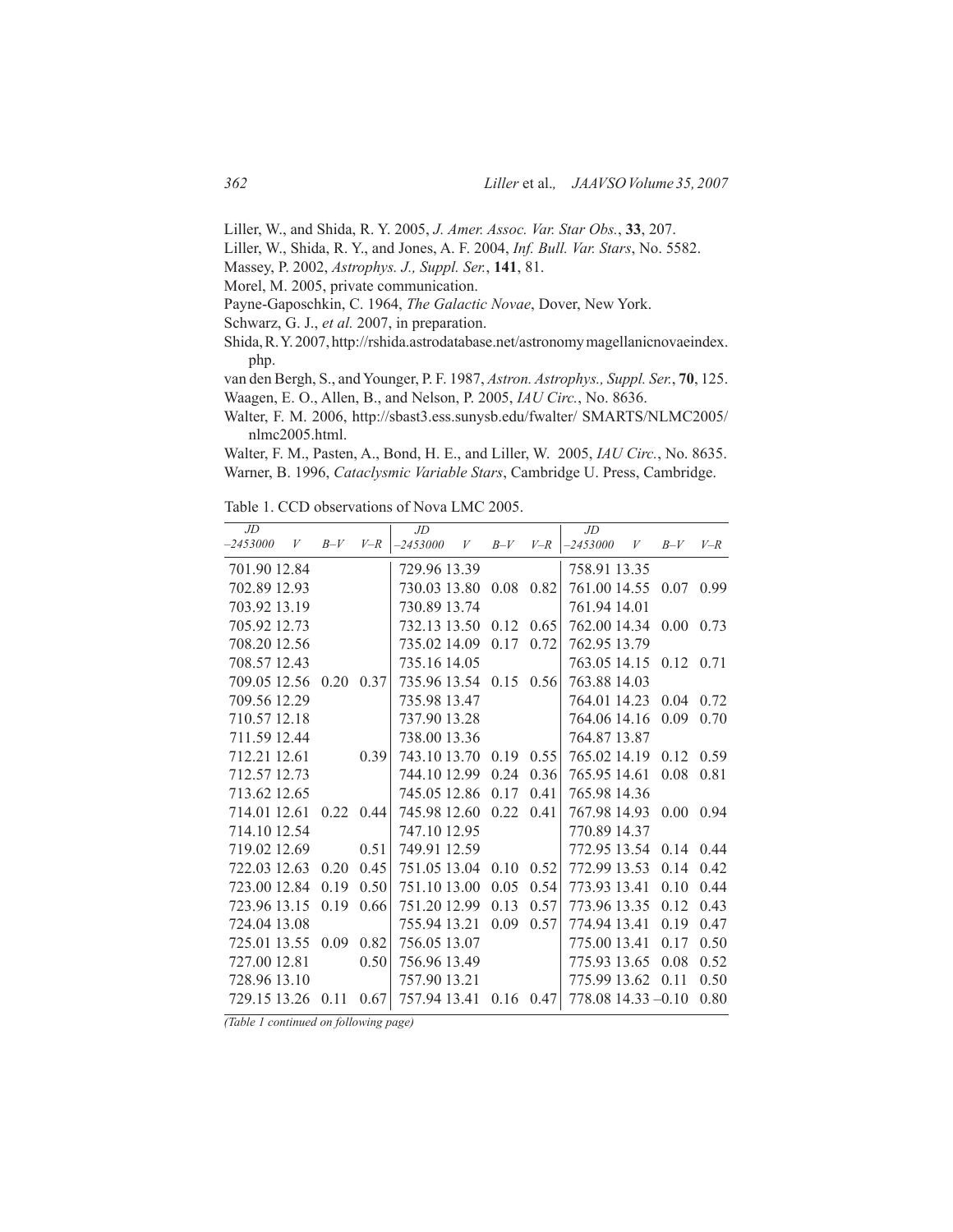Table 1. CCD observations of Nova LMC 2005, continued.

| JD.                    |   |           |       | $J\!D$                 |   |       |       | JD                   |   |       |       |
|------------------------|---|-----------|-------|------------------------|---|-------|-------|----------------------|---|-------|-------|
| $-2453000$             | V | $B-V$     | $V-R$ | $-2453000$             | V | $B-V$ | $V-R$ | $-2453000$           | V | $B-V$ | $V-R$ |
| 778.94 14.13           |   | 0.03      | 0.68  | 798.09 15.13 -0.09     |   |       | 0.80  | $831.94$ 16.21 -0.31 |   |       | 1.73  |
| 782.92 14.42           |   | 0.00      | 0.71  | $802.94$ 14.69 $-0.20$ |   |       | 0.54  | 833.90 15.92 0.14    |   |       | 1.19  |
| $782.98$ 14.45 $-0.13$ |   |           | 0.86  | $803.95$ 14.63 $-0.06$ |   |       | 0.54  | 834.91 15.94 0.03    |   |       | 1.28  |
| $783.96$ 14.55 $-0.13$ |   |           | 0.81  | 805.97 14.69 -0.06     |   |       | 0.49  | 836.92 16.22 -0.10   |   |       | 1.24  |
| 784.96 14.44           |   |           |       | 806.98 14.45           |   |       | 0.46  | 837.98 16.02 0.26    |   |       | 1.27  |
| 784.97 14.92           |   | 0.02 0.89 |       | 807.87 14.59           |   |       |       | $840.8916.34 - 0.35$ |   |       | 1.32  |
| 785.89 14.44           |   |           |       | 808.83 14.69           |   |       |       | $846.9016.31 - 0.03$ |   |       | 1.25  |
| 785.94 15.15 - 0.03    |   |           | 1.16  | $808.95$ 14.67 $-0.08$ |   |       | 0.46  | $847.8716.10 - 0.03$ |   |       | 1.06  |
| 786.86 14.38           |   |           |       | $810.95$ 14.97 $-0.07$ |   |       | 0.51  | $847.8916.13 - 0.01$ |   |       | 1.08  |
| 787.86 14.43           |   |           |       | 813.00 15.12           |   |       | 0.51  | 852.05 16.08 0.02    |   |       | 1.21  |
| 788.86 13.96           |   |           |       | 813.00.15.12 0.04      |   |       | 0.49  | $859.9016.02 - 0.03$ |   |       | 1.03  |
| 788.98 14.38           |   | 0.03      | 0.64  | $816.0015.56 - 0.13$   |   |       | 0.86  | $868.8716.11 - 0.05$ |   |       | 1.13  |
| 789.86 14.61           |   |           |       | $816.0015.56 - 0.09$   |   |       | 0.81  | 870.94 15.91         |   | 0.16  | 0.87  |
| 789.93 15.38 -0.15     |   |           | 1.26  | $818.0815.81 - 0.32$   |   |       | 1.02  | 875.97 15.95         |   | 0.17  | 0.82  |
| 790.97 14.89 -0.22     |   |           | 0.90  | $818.08$ 15.81 $-0.27$ |   |       | 0.96  | 876.87 16.38 - 0.42  |   |       | 1.13  |
| 790.98 15.16 -0.14     |   |           | 1.04  | 819.96 15.97 -0.29     |   |       | 1.24  | 879.91 15.98         |   | 0.16  | 0.84  |
| 792.87 15.54           |   |           |       | $820.96$ 16.14 $-0.52$ |   |       | 1.50  | 882.89 15.94         |   | 0.24  | 0.78  |
| 794.97 14.72 -0.03     |   |           | 0.67  | $821.97$ 16.21 -0.54   |   |       | 1.51  | 889.89 15.86         |   | 0.31  | 0.62  |
| $795.02$ 14.76 $-0.13$ |   |           | 0.77  | $822.01$ 15.97 $-0.51$ |   |       | 1.36  | 893.88 15.77         |   | 0.41  | 0.43  |
| 795.08 14.75 0.01      |   |           | 0.72  | 822.97 16.21 -0.54     |   |       | 1.51  | 903.92 15.93         |   | 0.30  | 0.57  |
| 795.98 14.84 - 0.04    |   |           | 0.75  | 824.95 15.97 -0.22     |   |       | 1.18  | 906.90 15.85         |   | 0.41  | 0.49  |
| 796.00 14.85 -0.03     |   |           | 0.71  | $826.9816.06 - 0.54$   |   |       | 1.45  |                      |   |       |       |
| 797.02 14.97 - 0.02    |   |           | 0.86  | $831.0216.34 - 0.20$   |   |       | 1.68  |                      |   |       |       |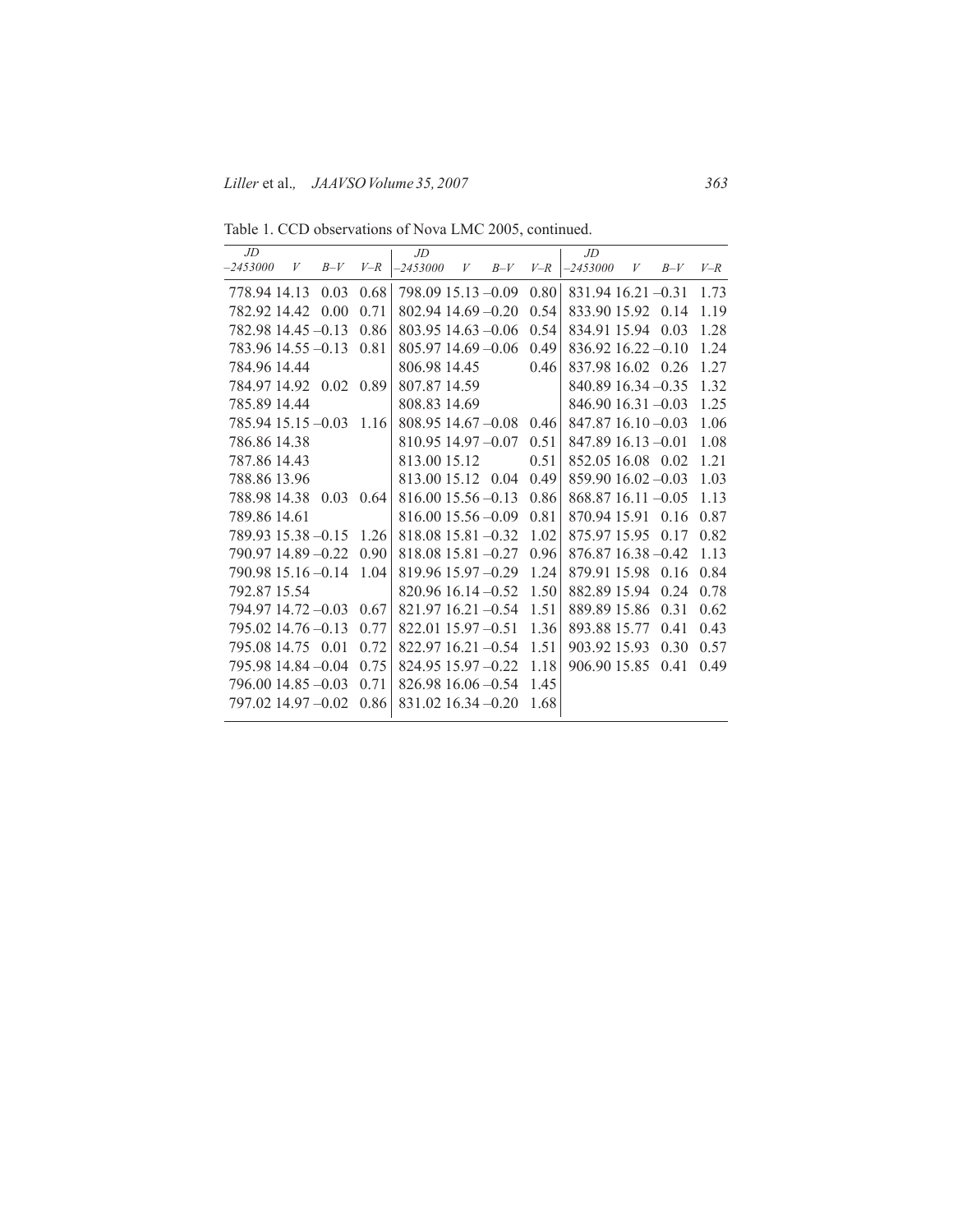

Figure1. The pre-nova field from a DSS plate and the nova development over a six-month period, with close companion star<br>indicated by the arrow. The later two images were taken by one of us (Heathcote). Figure1. The pre-nova field from a DSS plate and the nova development over a six-month period, with close companion star<br>indicated by the arrow. The later two images were taken by one of us (Heathcote).